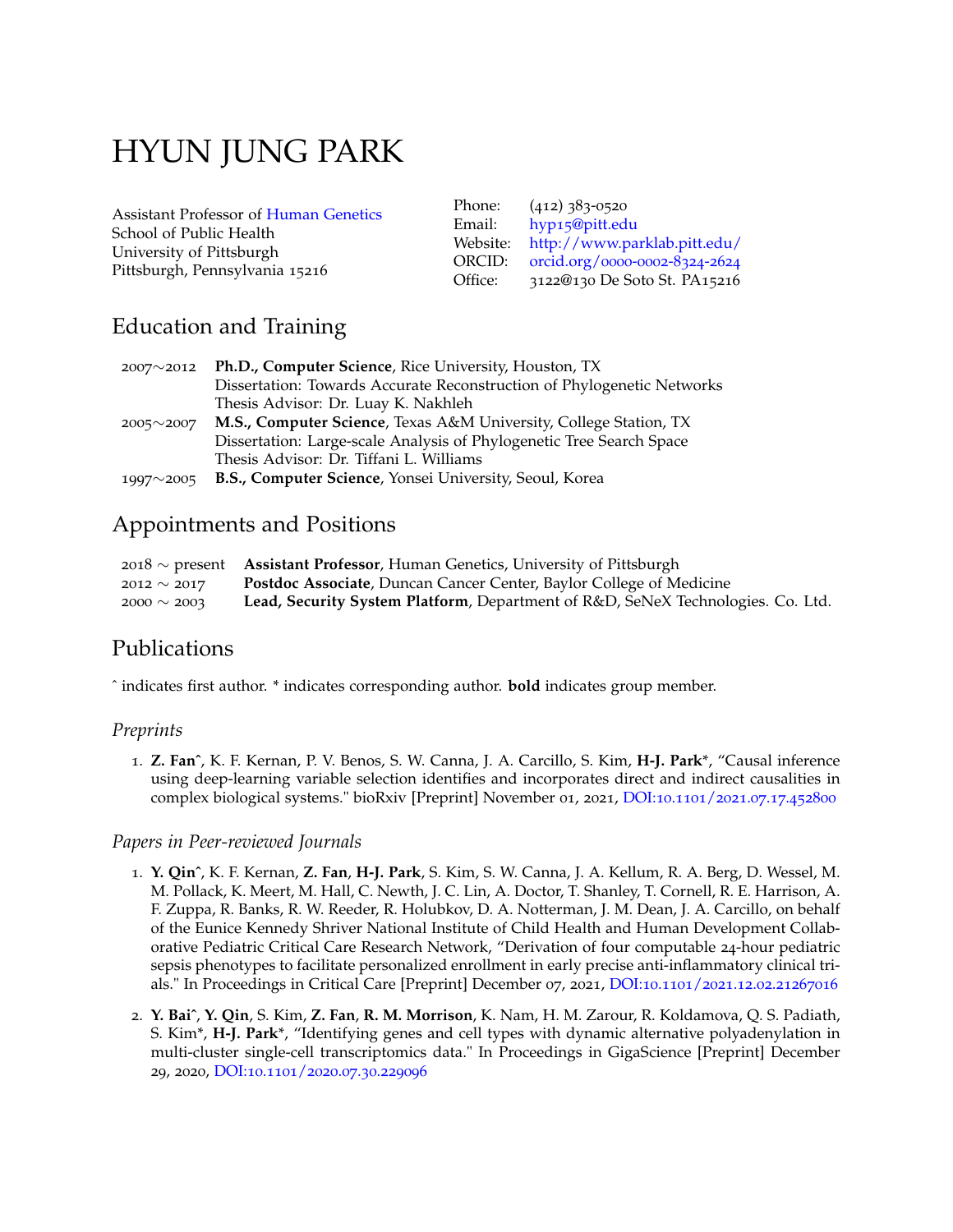- 3. Kernan KFˆ, Ghaloul-Gonzalez L, Vockley J, Lamb J, Hollingshead D, Chandran U, Sethi R, **Park HJ**, Berg RA, Wessel D, Pollack MM, Meert KL, Hall MW, Newth CJL, Lin JC, Doctor A, Shanley T, Cornell T, Harrison RE, Zuppa AF, Banks R, Reeder RW, Holubkov R, Notterman DA, Dean JM, Carcillo JA\* "Prevalence of Pathogenic and Potentially Pathogenic Inborn Error of Immunity Associated Variants in Children with Severe Sepsis." Journal of Clinical Immunology (2022), 42(2):350-364, [DOI:](https://doi.org/10.1007/s10875-021-01183-4)10.1007/s10875-021-01183-4
- 4. **H-J. Parkˆ**, **Z. Fan**, **Y. Bai**, Q. Ren, Y. Rbaibi, K. R. Long, M. L. Gliozzi, N. Rittenhouse, J. D. Locker, A. C. Poholek, O. Q. Weisz\* "Transcriptional Programs Driving Shear Stress-Induced Differentiation of Kidney Proximal Tubule Cells in Culture." Frontiers in Physiology (2020), DOI:10.3389[/fphys.](https://doi: 10.3389/fphys.2020.587358)2020.587358
- 5. S. Kimˆ, E. Forno, R. Zhang, Z. Xu, **H-J. Park**, Q. Yan, N. Boutaoui, E. Acosta-Pérez, G. Canino, W. Chen, J. C. Celedón\*, "Expression quantitative trait methylation analysis reveals methylomic associations with gene expression in childhood asthma." CHEST (2020), DOI:10.1016[/j.chest.](https://doi.org/10.1016/j.chest.2020.05.601)2020.05.601
- 6. S. Kimˆ, **Y. Bai**, B. Diergaarde, G. C. Tseng, **H-J. Park**\* "The MicroRNA Target Site Landscape is a Novel Molecular Feature Associating Alternative Polyadenylation with Immune Evasion Activity in Breast Cancer." Briefings in Bioinformatics (2020), DOI:10.1093[/bib/bbaa](https://doi.org/10.1093/bib/bbaa191)191
- 7. **F. Zhenjiangˆ**, S. Kim, B. Diergaarde, **H-J. Park\***, "3′-UTR shortening disrupts ceRNA crosstalk of housekeeping genes resulting in subtype-specific breast cancer development." Frontiers in Bioengineering (2020), 8, 334, DOI:10.3389[/fbioe.](https://doi.org/10.3389/fbioe.2020.00334)2020.00334
- 8. K. Guzmanˆ, L. Brink, , G. Rodriguez-Bey, R. Bodnar, L. Kuang, B. Xing, M. Sullivan, **H-J. Park**, **E. Koppes**, H. Zhu, Q. Padiath, F. Cambi, "Conditional depletion of Fus in oligodendrocytes leads to motor hyperactivity and increased myelin deposition associated with Akt and cholesterol activation." Glia (2020), DOI:10.1002[/glia.](https://doi.org/10.1002/glia.23825)23825
- 9. S. Kimˆ, E. Forno, R. Zhang, Z. Xu, **H. J. Park**, Q. Yan, N. Boutaoui, E. Acosta-Pérez, G. Canino, W. Chen, J. C. Celedón "Expression Quantitative Trait Methylation Analysis Reveals Methylomic Associations With Gene Expression in Childhood Asthma". CHEST (2020), DOI:10.1016[/j.chest.](https://doi.org/10.1016/j.chest.2020.05.601)2020.05.601
- 10. S. Kimˆ, **H-J. Park**, X. Cui, D. Zhi\* "Collective effects of long-range DNA methylations predict gene expressions and estimate phenotypes in cancer." Scientific Reports 10(1):3920 (2020). [e-print](https://www.nature.com/articles/s41598-020-60845-2)
- 11. A. Harold, Y. Amako, J. Hachisuka, **Y. Bai**, M. Li, Y. Meng, L. Kubat, J. Gravemeyer, J. Franks, J. R. Gibbs, **H-J. Park**, E. Ezhkova, J.C. Becker, M. Shuda\*, "Conversion of Sox2-dependent Merkel cell carcinoma to a differentiated neuron-like phenotype by T antigen inhibition." PNAS, 116, 40 (2019). DOI:10.1073/pnas.[1907154116](https://doi.org/10.1073/pnas.1907154116)
- 12. **H-J. Parkˆ**, P. Jiˆ, S. Kim, Z. Xia, B. Rodriguez, C-P. Masamha, A-B, Shyu, J. Neilson, E.J. Wagner\*, W. Li\*, "3′ UTR shortening Down-regulates Tumor Suppressors *in trans* by Disrupting the CeRNA Crosstalk." Nature Genetics, 50, 783-789, 2018. [DOI:](https://doi.org/10.1038/s41588-018-0118-8)10.1038/s41588-018-0118-8
- 13. M. Jeongˆ, **H-J. Parkˆ**, M. Celik, E. L. Ostrander, J. M. Reyes, A. Guzman, B. Rodriguez, Y. Lee, L. Ding, W. Li, G. A. Challen\*, M. A. Goodell\*, "Loss of Dnmt3a Immortalizes Hematopoietic Stem Cell *in vivo*.", 23, 1(1-10), 2018. DOI:10.1016[/j.celrep.](https://doi.org/10.1016/j.celrep.2018.03.025)2018.03.025
- 14. **H-J. Parkˆ\***, S. Kim, B. Rodriguez, W. Li\*, "Model-based analysis of competing-endogenous pathways (MACPath) in human cancers." PLoS Computational Biology, 14(3): e1006074. DOI:10.1371[/journal.pcbi.](https://doi.org/10.1371/journal.pcbi.1006074)1006074
- 15. Y-h. Leeˆ, N. Martin-Orozco, P. Zheng, J. Li, P. Zheng, H. Tan, **H-J. Park**, M. Jeong, S. H. Chang, B. Kim, W. Xiong, W. Zang, L. Guo, Y. Liu, Z-j. Dong. W. Overwijk, P. Hwu, Q. Yi, L. Kwak, Z. Yang, T. W. Mak, W. Li, L. Radvanyi, L. Ni, D. Liu, C. Dong\*, "Inhibition of B7-H3 checkpoint limits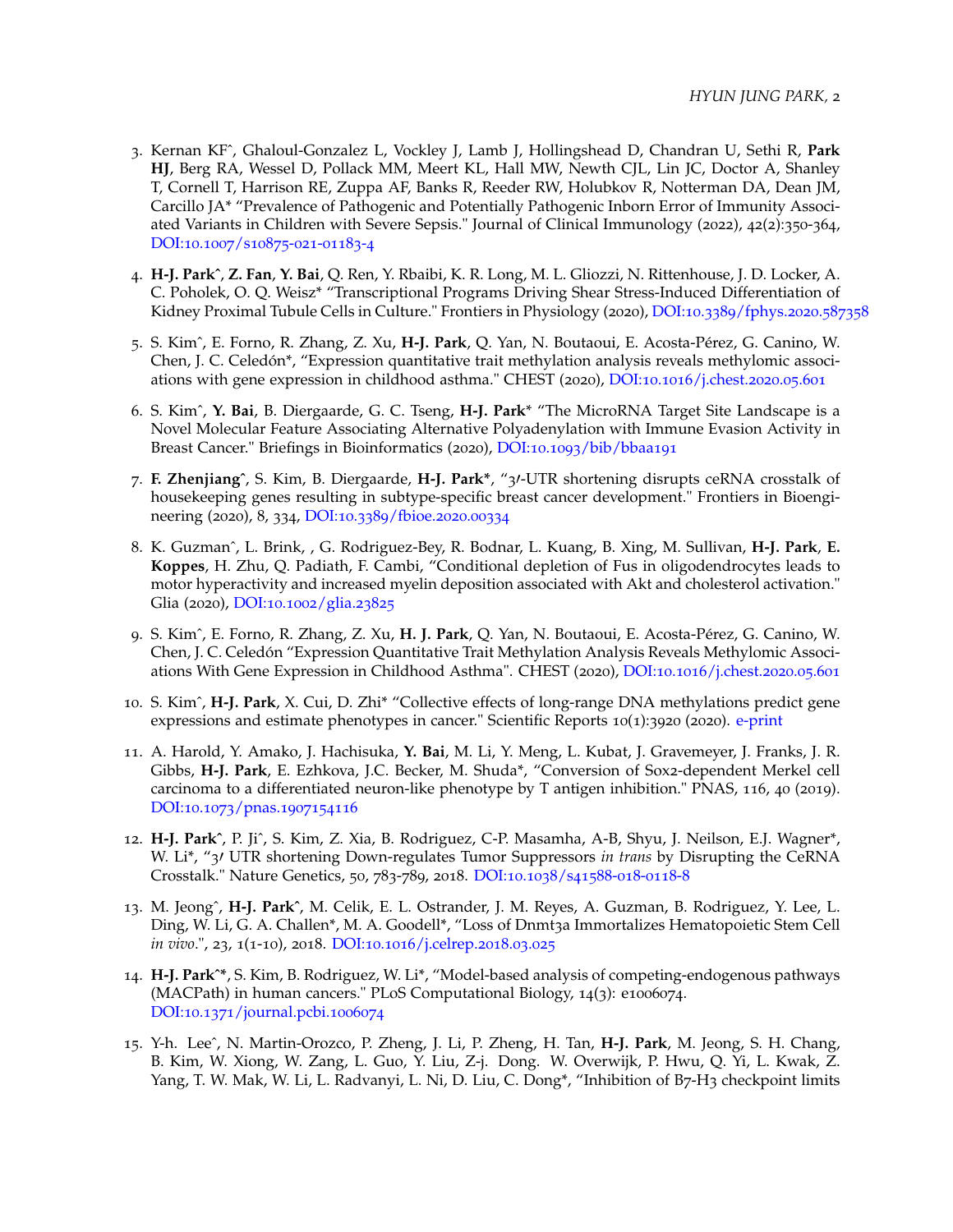tumor growth by enhancing cytotoxic lymphocyte function." Cell Research, 27(8), 1034-1045, 2017. [DOI:](http://dx.doi.org/10.1038/cr.2017.90)10.1038/cr.2017.90

- 16. L. Yangˆ, B. Rodriguezˆ, A Mayleˆ, **H-J. Park**, X. Lin, M. Luo, M. Jeong, C. V. Curry, S. Kim, D. Ruau, X. Zhang, T. Zhou, M. Zhou, V. I. Rebel, G. A. Challen, B. Gottgens, J. Lee, R. Rau, W. Li\* and M. A. Goodell\*, "DNMT3A loss drives enhancer hypomethylation in FLT3-ITD-associated leukemias." Cancer Cell, 29(6), 922-934, 2016. DOI:10.1016[/j.ccell.](http://dx.doi.org/10.1016/j.ccell.2016.05.003)2016.05.003
- 17. X. Zhangˆ, J. Suˆ, M. Jeong, M. G. Ko, Y. Huang, **H. J. Park**, A. Guzman, Y. Lei, Y-H, Huang, A. Rao, W. Li<sup>\*</sup> and M. A. Goodell<sup>\*</sup>, "DNMT<sub>3</sub>A and TET<sub>2</sub> compete and cooperate to represss differentialation lineage-specific factors in hematopoietic stem cells." Nature Genetics, 48(9), 1014-1023, 2016. [DOI:](http://www.nature.com/ng/journal/v48/n9/full/ng.3610.html)10.1038/ng.3610
- 18. L. Minˆ, M. Jeongˆ, D. Sunˆ, **H-J. Parkˆ**, B. Rodriguezˆ, Z. Xia, L. Yang, X. Zhang, GJ. Darlington, W. Li\* and M.A. Goodell\*, "Long Non-coding RNAs Control Hematopoietic Stem Cell (HSC) Function." Cell Stem Cell, 16(4):426-38, 2015. DOI:10.1016[/j.stem.](https://doi.org/10.1016/j.stem.2015.02.002)2015.02.002
- 19. D. Sunˆ, Y. Xi, B. Rodriguez, **H-J. Park**, T. Pan, M. Jeong, M.A. Goodell, W. Li\*, "MOABS: model based analysis of bisulfite sequencing data." Genome Biology15: R38, 2014. [DOI:](http://dx.doi.org/10.1186/gb-2014-15-2-r38)10.1186/gb-2014- [15](http://dx.doi.org/10.1186/gb-2014-15-2-r38)-2-r38
- 20. L. Wangˆ, **H-J. Parkˆ**, S. Wang, J-P Kocher, W. Li\*, "CPAT: Coding-Potential Assessment Tool Using an Alignment-Free Logistic Regression Model." Nucleic Acid Research 41(6), 2013, DOI:10.1093[/nar/gkt](http://dx.doi.org/10.1093/nar/gkt006)006
- 21. **H-J. Parkˆ** and L. Nakhleh\*, "Inference of Reticulate Evolutionary Histories by Maximum Likelihood: The Performance of Information Criteria." BMC Bioinformatics, 13: S12, 2012. [DOI:](https://doi.org/10.1186/1471-2105-13-S19-S12)10.1186/1471- [2105](https://doi.org/10.1186/1471-2105-13-S19-S12)-13-S19-S12
- 22. **H-J. Parkˆ**, G. Jinˆ, and L. Nakhlehˆ\*, "Bootstrap-based Support of HGT Inferred by Maximum Parsimony." BMC Evolutionary Biology, 10: 131, 2010. [DOI:](http://dx.doi.org/10.1186/1471-2148-10-131)10.1186/1471-2148-10-131

#### *Papers in Peer-reviewed Conference Proceedings*

(† indicates the conference proceedings were published as a special issue of a journal; the paper is listed above as well.)

- 1. **H-J. Parkˆ** and L. Nakhleh\*, "Inference of Reticulate Evolutionary Histories by Maximum Likelihood: The Performance of Information Criteria." RECOMB Comparative Genomics, 2012†
- 2. **H-J. Parkˆ** and L. Nakhleh\*, "MURPAR: A Fast Heuristic for Inferring Parsimonious Phylogenetic Networks from Multiple Gene Trees." The 8th International Symposium on Bioinformatics Research and Applications (ISBRA). Lecture Notes in Bioinformatics (LNBI #7292), pp. 213-224, 2012. [DOI:](http://dx.doi.org/10.1007/978-3-642-30191-9_20)10.1007/978-3-642-30191-9\_20
- 3. **H-J. Parkˆ**, G. Jin and L. Nakhleh\*, "Algorithmic strategies for estimating the amount of reticulation from a collection of gene trees." Proceedings of the 9th Annual International Conference on Computational Systems Biology, 114-123, 2010. [lifesciencessociety.org/CSB](http://www.lifesciencessociety.org/CSB2010/toc/PDF/114.2010.pdf)2010
- 4. **H-J. Parkˆ** and T. L. Williams\*, "A Fitness Distance Correlation Measure for Evolutionary Trees." 1st International Conference on Bioinformatics and Computational Biology (BiCoB). Lecture Notes in Computer Science (LNCS #5462), pp. 331-342, 2009. [DOI:](http://dx.doi.org/10.1007/978-3-642-00727-9_31)10.1007/978-3-642-00727-9\_31

#### *Book Chapters*

1. **H-J. Parkˆ**, S-J. Sul, and T. L. Williams\*, "Large-Scale Analysis of Phylogenetic Search Behavior." *Advances in Computational Biology*, H.R. Arabnia, ed., Springer, vol. 680, pages 35-42, 2010, [DOI:](http://dx.doi.org/10.1007/978-1-4419-5913-3_5)10.1007/978- 1-[4419](http://dx.doi.org/10.1007/978-1-4419-5913-3_5)-5913-3\_5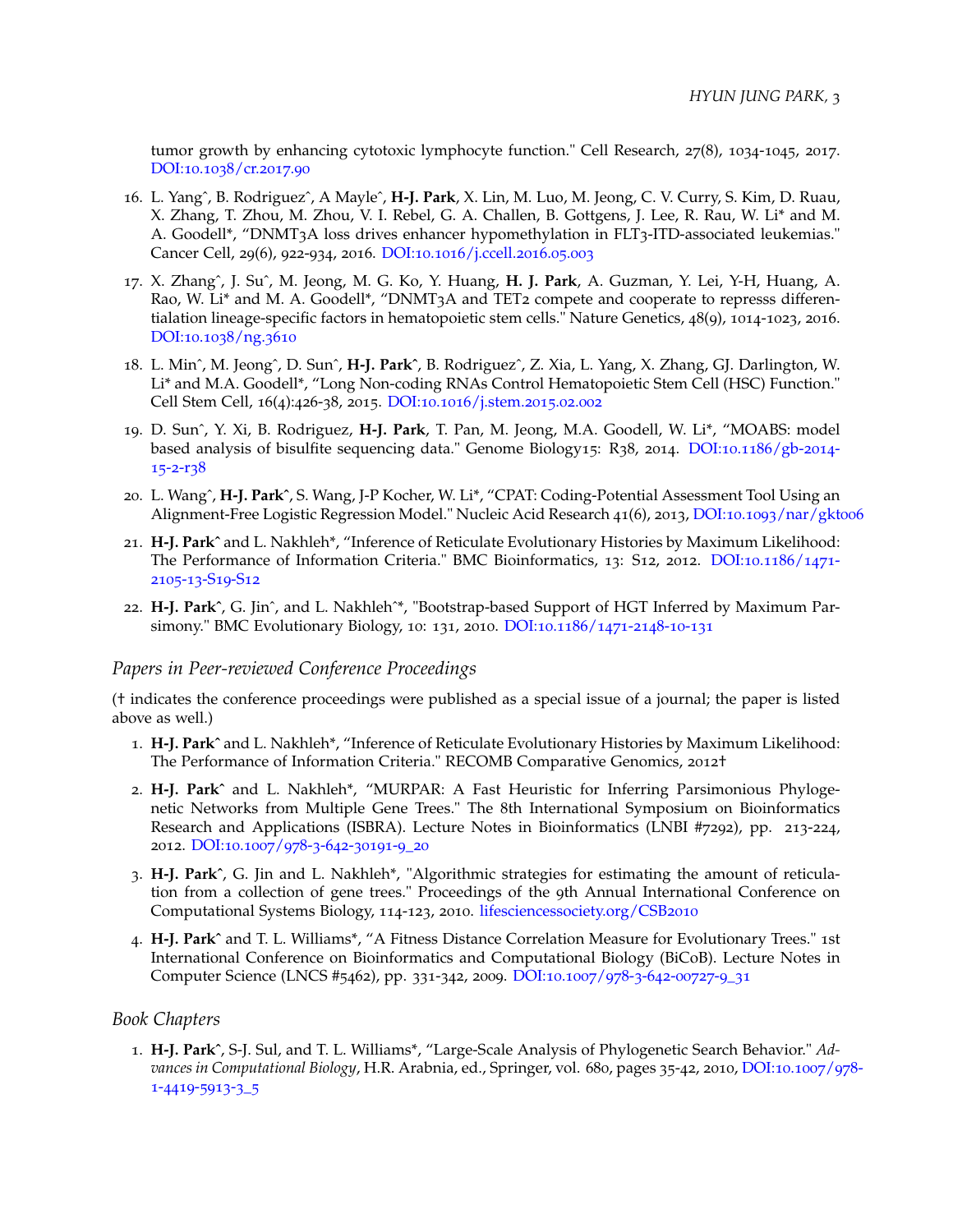#### *Technical Reports*

1. **H-J. Parkˆ**, S-J. Sul, and T. L. Williams\*, "Large-Scale Analysis of Phylogenetic Search Behavior." Technical Report TR-2009-12-1, Department of Computer Science, Texas A&M University, 2009, [en](https://engineering.tamu.edu/media/696748/2009-12-1.pdf)[gineering.tamu.edu/media](https://engineering.tamu.edu/media/696748/2009-12-1.pdf)

#### *Research Abstracts*

- 1. C. Francis, **H-J. Park**, S. Manzi, F. Y. Demirci. "Circulating MicroRNA Profiling in Systemic Lupus Erythematosus, American Society of Human Genetics", American Society of Human Genetics, 2019
- 2. R. D. Nicholls, E. Koppes, M. A. Johnson, J. J. Moresco, J. K. Diedrich, D. Stolz, P. Luppi, S. M. Gollin, **H-J. Park**, J. R. Yates III, S. C. Watkins, and Peter Drain. "Hypoinsulinemia and neonatal hypoglycemia in Prader-Willi syndrome with *β*-cell developmental and functional deficits in insulin secretion highlights novel pathways and mechanisms for treatment of pancreatic endocrine disorders. Diagnosis and Management of Hyperinsulinism and Neonatal Hypoglycemia", Children's Hospital of Philadelphia, Phildelphia, Pennsylvania, 2019
- 3. X. Zhangˆ, M. Jeong, J. Su, M. G. Ko, Y. Hunag, **H-J. Park**, A. Rao, W. Li, M. A. Goodell\*, "Dnmt3a and Tet2 interact to Repress differentiation lineage-specific transcriptional factors in Hematopoietic Stem Cells By the Regulation of Epigenome." Blood, 124, 21, 2014
- 4. K. Jungˆ\* and **H-J. Park**, "Multilevel Dynamic Generalized Structured Component Analysis." 8th International Conference on Partial Least Squares and Related Methods, 2014
- 5. M. Jeongˆ, D. Sunˆ, **H-J. Parkˆ**, L. Yang, H. Wang, R. Chen, G. Darlington, W. Li, M. A. Goodell\*, "Long Non-Coding RNAs Control Hematopoietic Stem Cells (HSC) Function." Blood, 122, 21, 2013
- 6. Y. Zhangˆ, M-K. Lee, X. Zhang, B. Payne, **H-J. Park**, JJ. Dong, C. Scheuring, MP. Zhang, ME. Delany, JB. Dodgson, H-B. Zhang\*, "A BAC-based Integrated Physical, Genetic and Comparative Map of the Turkey, Chicken and Human Genomes." International Plant & Animal Genome Conference XIX, P470, 2011.
- 7. M-K. Leeˆ, X. Zhang, Y. Zhang, B. Payne, JJ. Dong, **H-J. Park**, C. Scheuring, ME. Delany, JB. Dodgson, H-B. Zhang\*, "Toward a robust BAC-based physical and comparative map of the turkey genome." International Plant & Animal Genome Conference XVII, P520, 2009.
- 8. M-K. Leeˆ, B. Payne, JJ. Dong, **H-J. Park**, X. Zhang, JB. Dodgson, H-B. Zhang\*, "First-generation physical and comparative map of the turkey genome constructed by BAC fingerprint analysis with capillary electrophoresis." International Plant & Animal Genome Conference XVI, P284. 2008.
- 9. M-K. Leeˆ, **H-J. Park**, JB. Dodgson, H-B. Zhang\*, "Toward A BAC-based physical and comparative map of the turkey genome." International Plant & Animal Genome Conference XV, P569, 2007.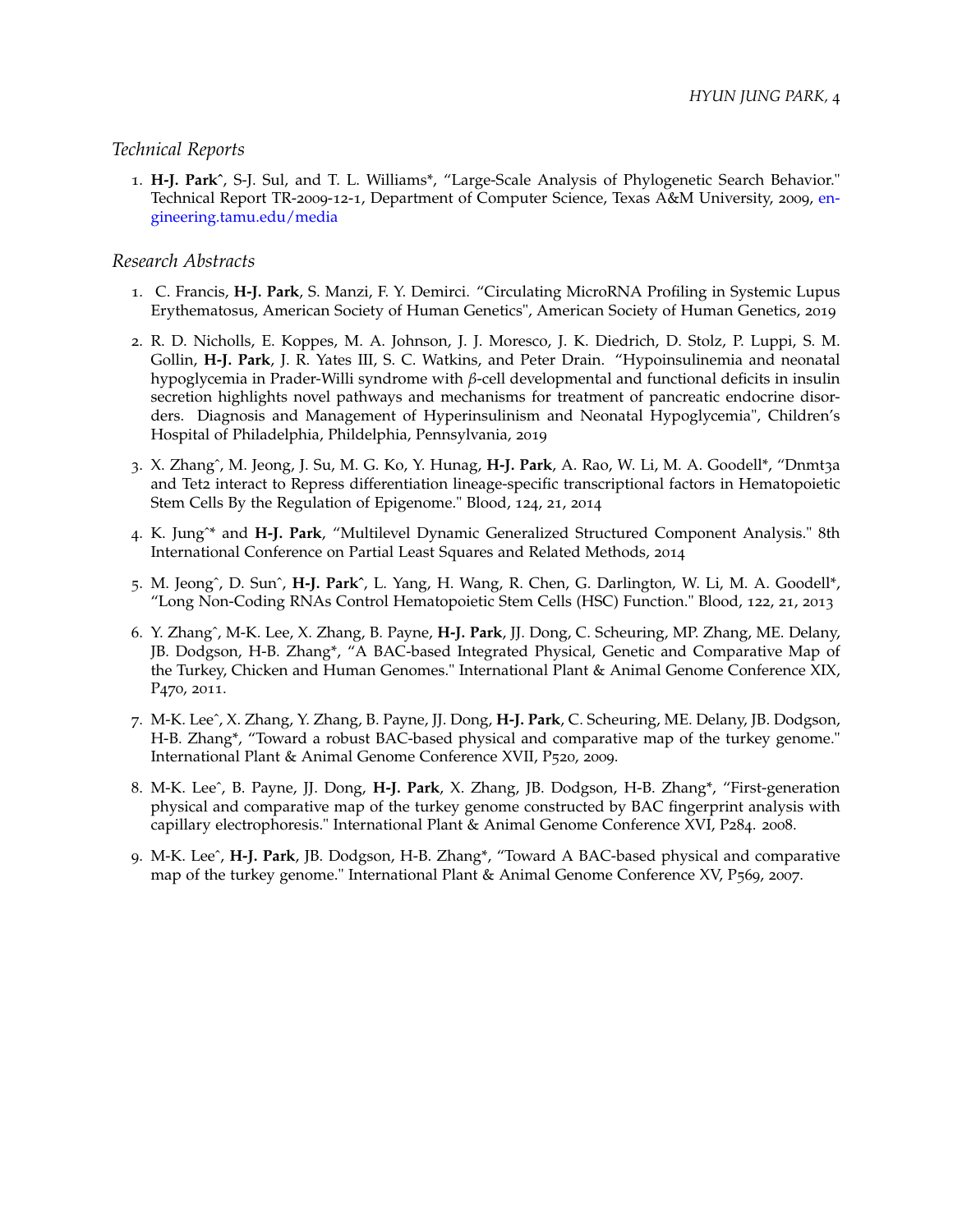*HYUN JUNG PARK,* 5

## Teaching

| Spring 2021          | Co-instructor<br>(50% of coursework) | Genomic Data Pipelines and Tools (HUGEN2072)<br>Course audience: 12, Overall survey score: 4.14/5                               |
|----------------------|--------------------------------------|---------------------------------------------------------------------------------------------------------------------------------|
| Spring 2021          | Co-instructor<br>(50% of coursework) | Genomic Data Visualization and Integration (HUGEN2073)<br>Course audience: 9, Overall score: 4.33/5                             |
| Spring 2020          | Co-instructor<br>(50% of coursework) | Genomic Data Visualization, Pipelines, Tools and Integration<br>(HUGEN2026)<br>Course audience: 5, Overall survey score: 3.33/5 |
| Fall 2018            | Co-instructor<br>(50% of coursework) | Bioinformatics resources for geneticists (HUGEN2010)<br>Course audience: 31, Overall survey score: 3.06/5                       |
| Fall 2011            | <b>Teaching Assistant</b>            | Graduate Seminar on Computational Biology (Rice-Comp670)                                                                        |
| Spring 2011          | <b>Teaching Assistant</b>            | Technology and Politics in the Information Age (Rice-Comp301)                                                                   |
| Spring 2010          | <b>Volunteer Instructor</b>          | Adaptive Systems (Rice-Comp540)                                                                                                 |
| Spring 2009 and 2010 | <b>Teaching Assistant</b>            | Applied Algorithms and Data Structures (Rice-Comp314)                                                                           |
| Fall 2008 and 2009   | <b>Teaching Assistant</b>            | Intermediate Programming (Rice-Comp212)                                                                                         |

## Supervision of Post-Doctoral Students, Residents, and Fellows

| $07/2018$ - present<br>co-mentoring with Dr. Robert Nicholls                         | Erik Koppes, Ph.D, Department of Pediatrics,<br>University of Pittsburgh |
|--------------------------------------------------------------------------------------|--------------------------------------------------------------------------|
| $01/2019 - 08/2021$<br>co-mentoring with Dr. David Whitcomb University of Pittsburgh | Brandon Blobner, Ph.D, Department of Medicine,                           |
| 09/2019 - present                                                                    | Kate Kernan, MD, MFA, Children's Hospital of Pittsburgh                  |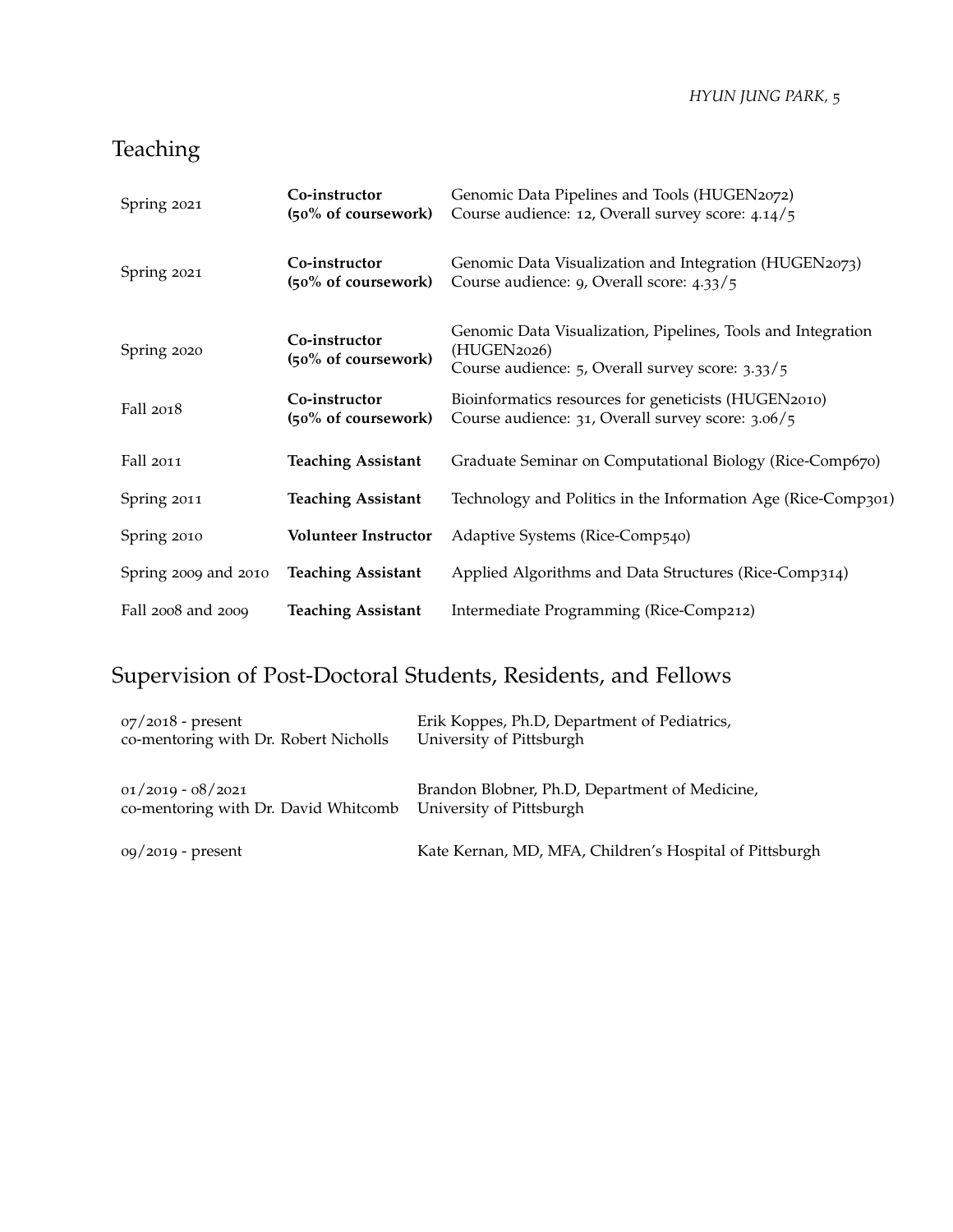## Major Advisor for Graduate Student Essays, Theses, and Dissertations

- /2021∼Present Jie Sun, **Ph.D. program in Human Genetics**, University of Pittsburgh
- /2021∼Present Liling Lu, **M.S. program in Biostatistics**, University of Pittsburgh
- /2021∼Present Robert Morrison, **Ph.D. program in Computational Biology**, the Joint CMU-Pitt Program
- /2019∼Present Yidi Qin, **Ph.D. program in Human Genetics**, University of Pittsburgh
- /2018∼Present Yulong Bai, **Ph.D. program in Human Genetics** , University of Pittsburgh
- /2018∼Present Zhenjiang Fan, **Ph.D. program in Computer Science**, University of Pittsburgh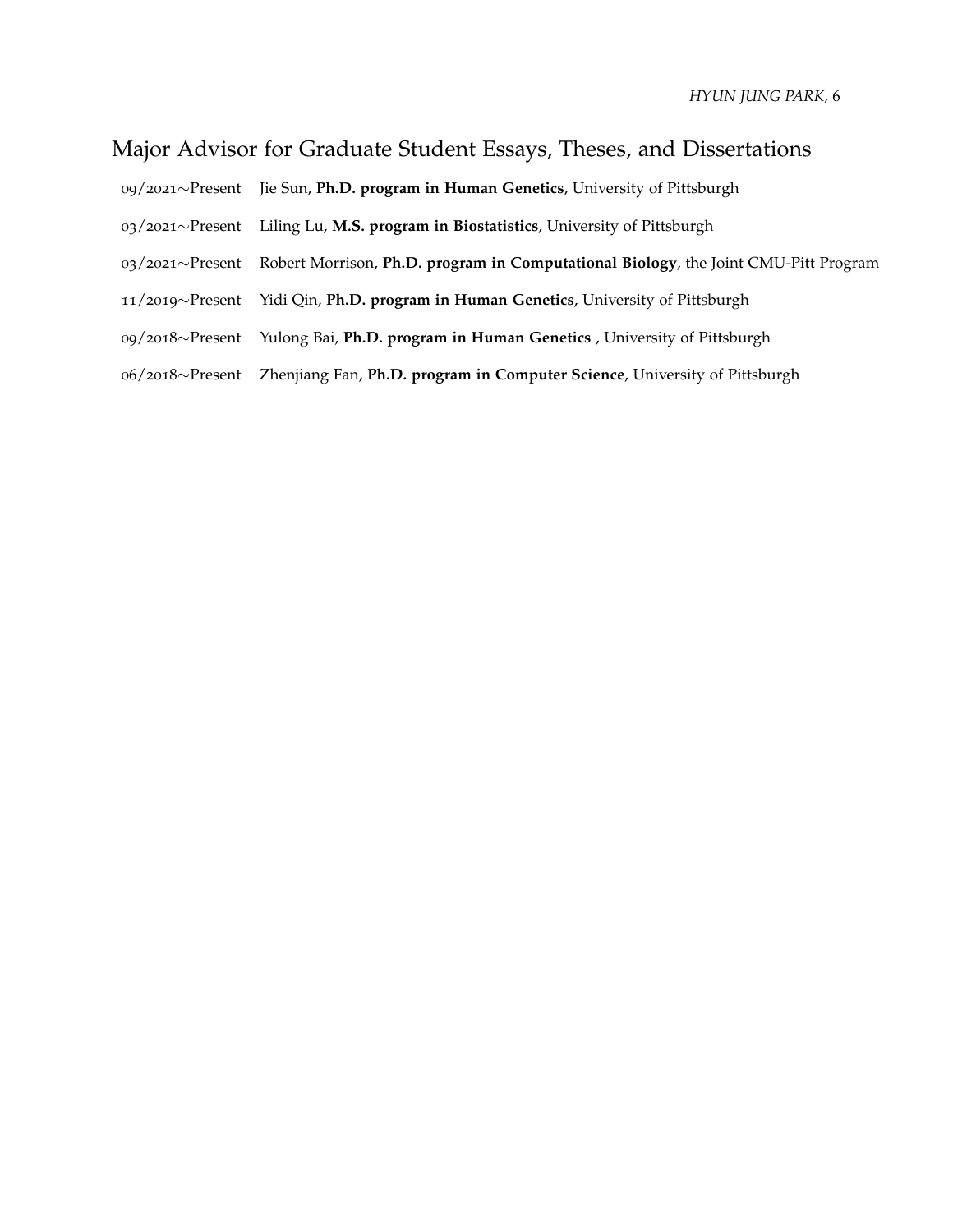## Service on Masters or Doctoral Committees

| 09/2020~05/2022        | Dengxiaoyu Shi, Biostatistics Masters, University of Pittsburgh<br>(Advisor: Jenna Colavincenzo Carlson)                   |
|------------------------|----------------------------------------------------------------------------------------------------------------------------|
| Title:                 | DNA Methylation Across Primary Motor Cortex at Single-cell Resolution                                                      |
| $02/2020 \sim 08/2020$ | Andrew-Jerome M. Charfauros, Human Genetics Ph.D., University of Pittsburgh<br>(Advisor: Yesim Demirci)                    |
| Title:                 | Evaluation of Lupus Risk Variants for Their Potential Cis-Regulatory Effects on<br>Long Non-coding RNA (LncRNA) Expression |
| $06/2019 \sim 04/2020$ | Jason Christopher Carson, Human Genetics Ph.D., University of Pittsburgh<br>(Advisor: Cecilia Lo)                          |
| Title:                 | Enrichment for Rare Pathogenic and Highly Damaging Variants in<br>Congenital Heart Disease Patients                        |
| 10/2018~06/2019        | Tanbin Rahman, Biostatistics Ph.D., University of Pittsburgh<br>(Advisor: George Tseng)                                    |
| Title:                 | Clustering and Classification for RNA-Seq Data with Variable Selection                                                     |
| $07/2018 \sim 04/2019$ | Cynthia Francis, Human Genetics M.S., University of Pittsburgh<br>(Advisor: Yesim Demirci)                                 |
| Title:                 | Investigating Circulating MicroRNA Expression in Systemic Lupus Erythematosus                                              |
| 03/2018~06/2018        | Kexin Guo. Biostatistics M.S., University of Pittsburgh<br>(Advisor: George Tseng)                                         |
| Title:                 | Differentially Expressed Gene Detection with Covaraiate Selection under Small Sample Size<br>Genomic Setting               |

## Service on Comprehensive or Qualifying Examination Committees

- Anokhi Kashiparekh, Ph.D. Qualifying Exam (02/2022), **Human Genetics**, University of Pittsburgh (Advisor: Zsolt Urban)
- Yulong Bai, Ph.D. Comprehensive Exam (12/2021), **Human Genetics**, University of Pittsburgh (Advisor: HJ Park)
- Melissa Bulik, Ph.D. Comprehensive Exam (12/2021), **Human Genetics**, University of Pittsburgh (Advisor: Robert Lafyatis)
- Yidi Qin, Ph.D. Qualifying (03/2021), **Human Genetics**, University of Pittsburgh (Advisor: HJ Park)
- Yulong Bai, Ph.D. Qualifying (05/2020), **Human Genetics**, University of Pittsburgh (Advisor: HJ Park)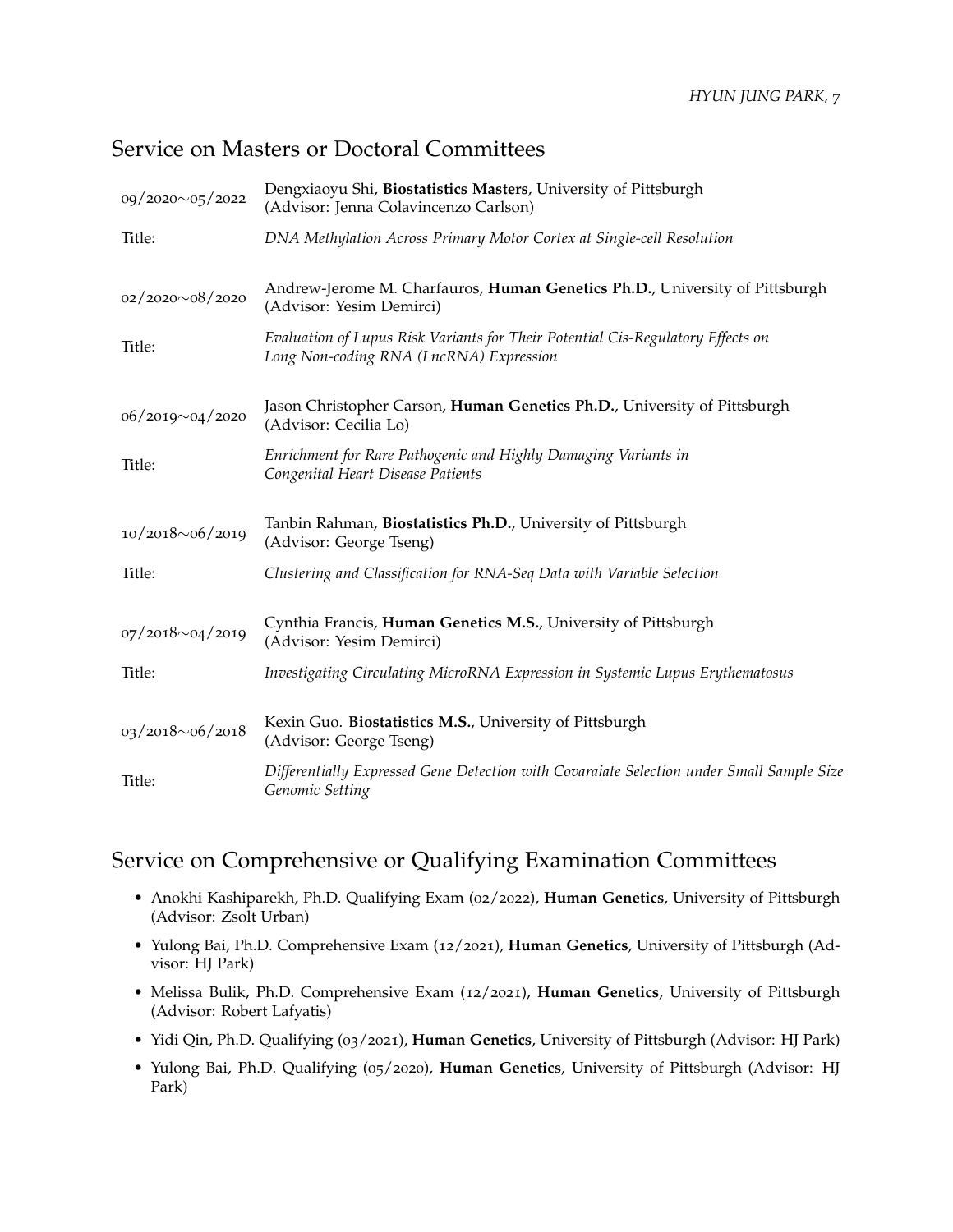- Andrew-Jerome M. Charfauros, M.S. Comprehensive (05/2020), **Human Genetics**, University of Pittsburgh (Advisor: Yesim Demirci)
- Alexandra Schmidt, Ph.D. Qualifying (05/2020), **Human Genetics**, University of Pittsburgh (Advisor: Eric Goetzman)
- Yulong Bai, Ph.D. Qualifying (03/2020), **Human Genetics**, University of Pittsburgh (Advisor: Hyun Jung Park)
- Tianyu Zou, Ph.D. Qualifying(01/2020), **Human Genetics**, University of Pittsburgh (Advisor: John Shaffer)
- Zhenjiang Fan, Ph.D. Comprehensive (12/2019), **Computer Science**, University of Pittsburgh (Advisor: Hyun Jung Park)
- Jason Christopher Carson, Ph.D. Comprehensive (12/2019), **Human Genetics**, University of Pittsburgh (Advisor: Cecilia Wen Ya Lo)
- Qianqian Liang, Ph.D. Qualifying (08/2019), **Human Genetics**, University of Pittsburgh (Advisor: Dennis Kostka)
- Hallie Goldstein, M.S. Comprehensive (05/2019), **Human Genetics**, University of Pittsburgh (Advisor: Jerry Vockley)
- Dongjing Liu, Ph.D. Comprehensive and Qualifying (12/2019), **Human Genetics**, University of Pittsburgh (Advisor: John Shaffer)
- Yunqi Li, M.S. Comprehensive (03/2018), **Human Genetics**, University of Pittsburgh (Advisor: Daniel Weeks)

### Presentations and Posters

#### *Invited Talks*

"Causal inference using deep-learning variable selection for direct and indirect causalities in complex biological systems" Department of Computer Science, University of Pittsburgh, Nov., 2021

"Novel transcriptomic analysis on scRNA-Seq data applicable to studying traumatic patients." Dr. Timothy Billiar's Lab, Department of Surgery, University of Pittsburgh and UPMC, Aug., 2020

"Alternative polyadenylation modifies microRNA target sites in cancer in association with viral infection." Cancer Virology Program Seminar, UPMC Hillman Cancer Center, Jan., 2020

"DNA signals contribute to post-transcriptional events in human brain and for brain disorders." Dr. Robert Sweet's Lab, Center for Neuroscience, University of Pittsburgh and UPMC, Dec., 2019

"Therapeutic RNA agents from Mechanism-based Computational Model." Cancer Biology Program Retreat, UPMC Hillman Cancer Center, Feb., 2019

"Therapeutic microRNA from 3'UTR shortening in human cancer." Core Monthly Meeting, University of Pittsburgh Clinical and Translational Science Institute (CTSI), Nov., 2018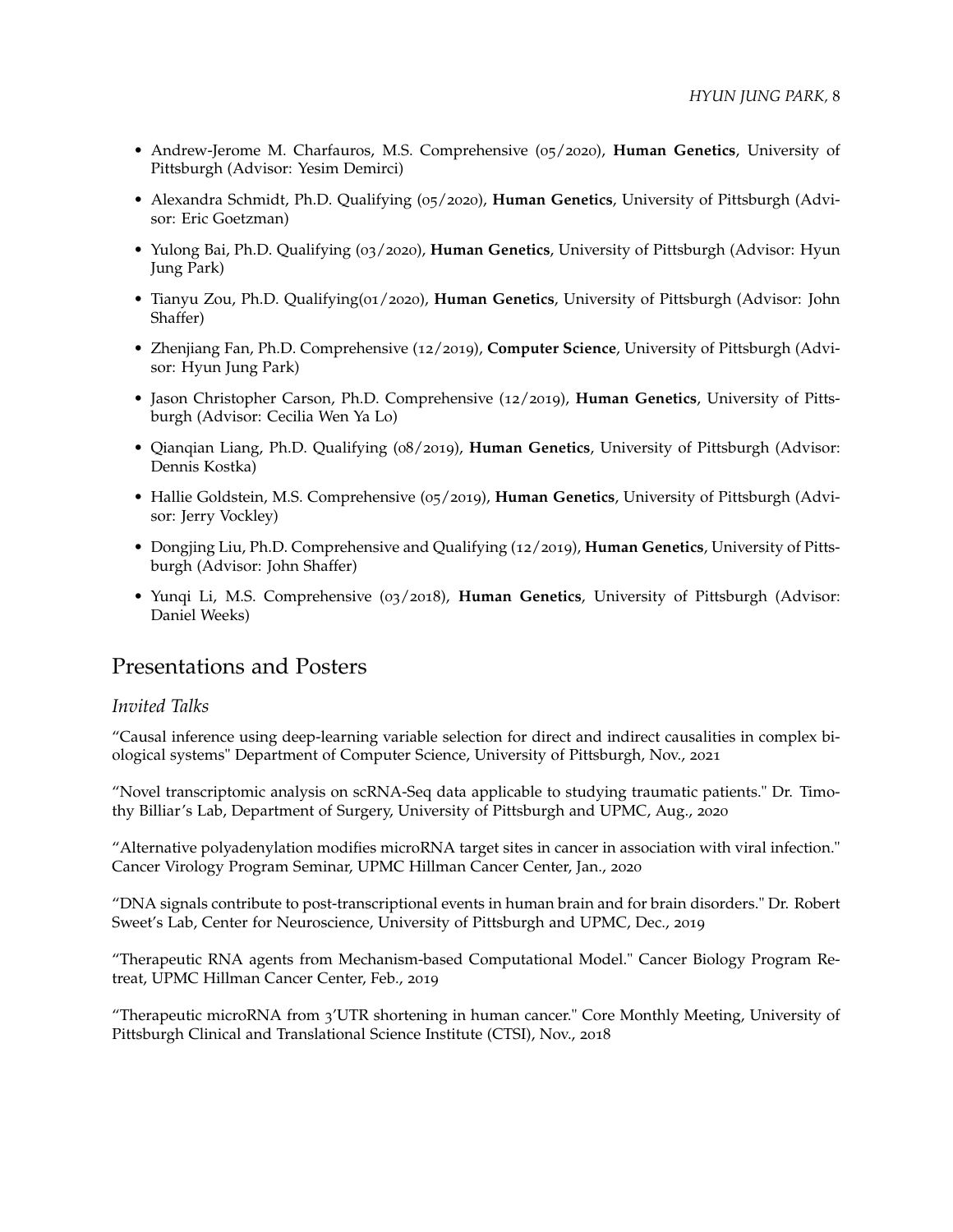"Insights into RNA Biology from Statistical Modeling for Cancer Therapeutics." Departmental Colloquium Series, University of Pittsburgh Department of Biomedical Informatics, Sep., 2018

"Insights into RNA Biology from Statistical Modeling for Cancer Therapeutics." Departmental Seminar Series, University of Pittsburgh Department of Biostatistics, Sep., 2018

"Insights into RNA Biology from Computational Modeling for Cancer Therapeutics." Special seminar, Seoul National University Hospital Department of Neurosurgery, June, 2018

"3′ UTR Shortening Down-regulates Tumor Suppressors *in trans* by Disrupting the ceRNA Crosstalk." Special seminar, Ewha Women's University Department of Biological Science, June, 2018

"Model-based analysis of competing-endogenous pathways (MACPath) in human cancers." Special seminar, Korea Advanced Institute of Science and Technology Department of Bio and Brain Engineering, June, 2018

"3′ UTR Shortening Down-regulates Tumor Suppressors *in trans* by Disrupting the ceRNA Crosstalk." Special seminar, UPMC and University of Pittsburgh Department of Pediatric Gastroenterology,Hepatology and Nutrition, June, 2018

"Computational modeling to make sense of big data for cancer therapeutics." Departmental Colloquim Series, University of Pittsburgh Department of Computer Science, Mar, 2018

"Insights into RNA Biology from Computational Modeling for Cancer Therapeutics." Human Genetics seminar, University of Pittsburgh Department of Human Genetics, Feb, 2018

"Insights into RNA Biology from Computational Modeling for Cancer Therapeutics." Special seminar, The Jackson Laboratory for Genomic Medicine and the University of Connecticut, School of Medicine, Sep, 2017

"Insights into RNA Biology from Computational Modeling for Cancer Therapeutics." Special seminar, University of Pittsburgh, Department of Human Genetics, Sep, 2017

"Integrative Mechanisms of Post-transcriptional Regulation in Cancer." Special seminar, University of Texas, Health Science Center at Houston, Apr, 2017

"CPAT: Coding-Potential Assessment Tool Using an Alignment-Free Logistic Regression Model." Bio and Health Informatics Lab, Seoul National University, May, 2013

"Computational Techniques to Accurately Reconstruct Phylogenetic Networks." Dr. Sun Kim's Lab, Seoul National University, May, 2013

Long Non-coding RNAs Control Hematopoietic Stem Cell (HSC) Function." Special seminar, Ewha Research Center for System Biology, Ewha Women's University, May, 2013

"Long Non-coding RNAs Control Hematopoietic Stem Cell (HSC) Function." Special seminar, Ewha Research Center for System Biology, Ewha Women's University, May, 2013

"CPAT: Coding-Potential Assessment Tool Using an Alignment-Free Logistic Regression Model." Special seminar, Korea Advanced Institution of Science and Technology, May, 2013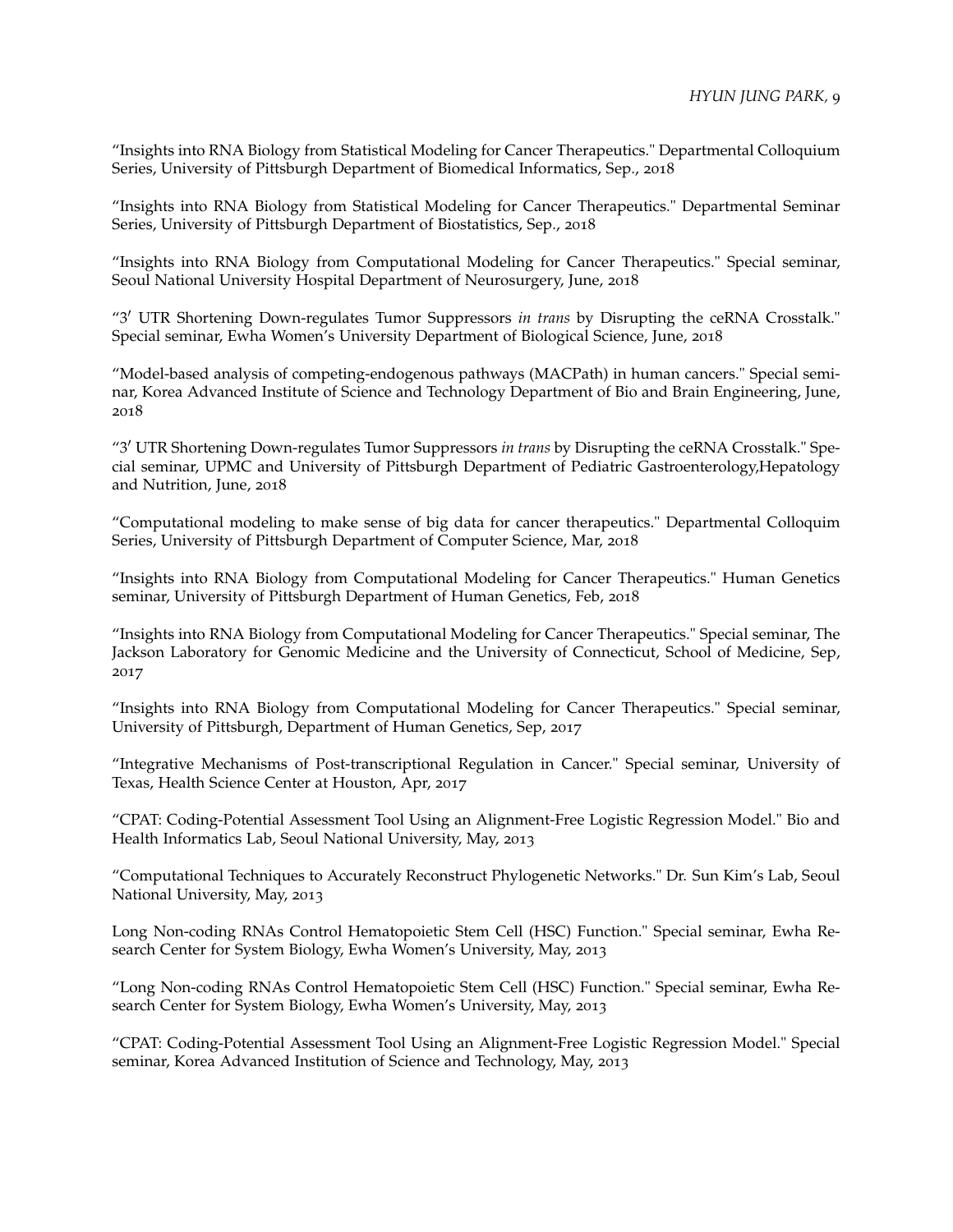"Toward Accurate Reconstruction of Phylogenetic Networks." Dan L. Duncan Cancer Center and Department of Molecular and Cellular Biology, Baylor College of Medicine, Jan, 2012

"Computer Science Techniques in Computational Biology Studies." Computer Science Department, Yonsei University, Jun, 2010

"Horizontal Gene Transfer detection based on optimization criteria." Life Science Department, Ewha Women's University, Jun, 2010

#### *Contributed Talks*

"Therapeutic MicroRNAs for Targeted Immunotherapy." The UPMC and University of Pittsburgh Interdepartmental Genetics Retreat, Sep, 2018

"Integrative Mechanisms of Post-transcriptional Regulation in Cancer." Young Korean Scientist Trainee Meeting, Baylor College of Medicine, Feb, 2017

"3′ UTR Shortening Down-regulates Tumor Suppressors *in trans* by Disrupting the ceRNA Crosstalk." RNA Group Meeting, Baylor College of Medicine, Feb, 2015

"Estimating coding potential and coding residue." RNA Group Meeting, Baylor College of Medicine, Mar, 2013

"Inference of Reticulate Evolutionary Histories by Maximum Likelihood: The Performance of Information Criteria." Research in Computational Molecular Biology, RECOMB Comparative Genomics, Oct, 2012

"MURPAR: A Fast Heuristic for Inferring Parsimonious Phylogenetic Networks from Multiple Gene Trees." International Symposium on Bioinformatics Research and Applications, May, 2012

#### *Posters*

"Improving Clinical Care with Machine-learning Models." Research Recruitment Fair, University of Pittsburgh American Medical Student Association, Nov., 2021

"Machine-learning Based Understanding of Biological Problems." Research Recruitment Fair, University of Pittsburgh American Medical Student Association, Mar., 2021

"Quality Control Model for Next Generation Sequencing." The UPMC and University of Pittsburgh Interdepartmental Genetics Retreat, Sep, 2018

"Computational Models for Post-transcriptional Regulations in Cancer." The UPMC and University of Pittsburgh Interdepartmental Genetics Retreat, Sep, 2018

"3′ UTR Shortening Down-regulates Tumor Suppressors *in trans* by Disrupting the ceRNA Crosstalk." 10th breast cancer retreat, Baylor College of Medicine, Oct, 2014

"Bootstrap-based Support of HGT Inferred by Maximum Parsimony." 8th Society for Molecular Biology and Evolution, Jun, 2010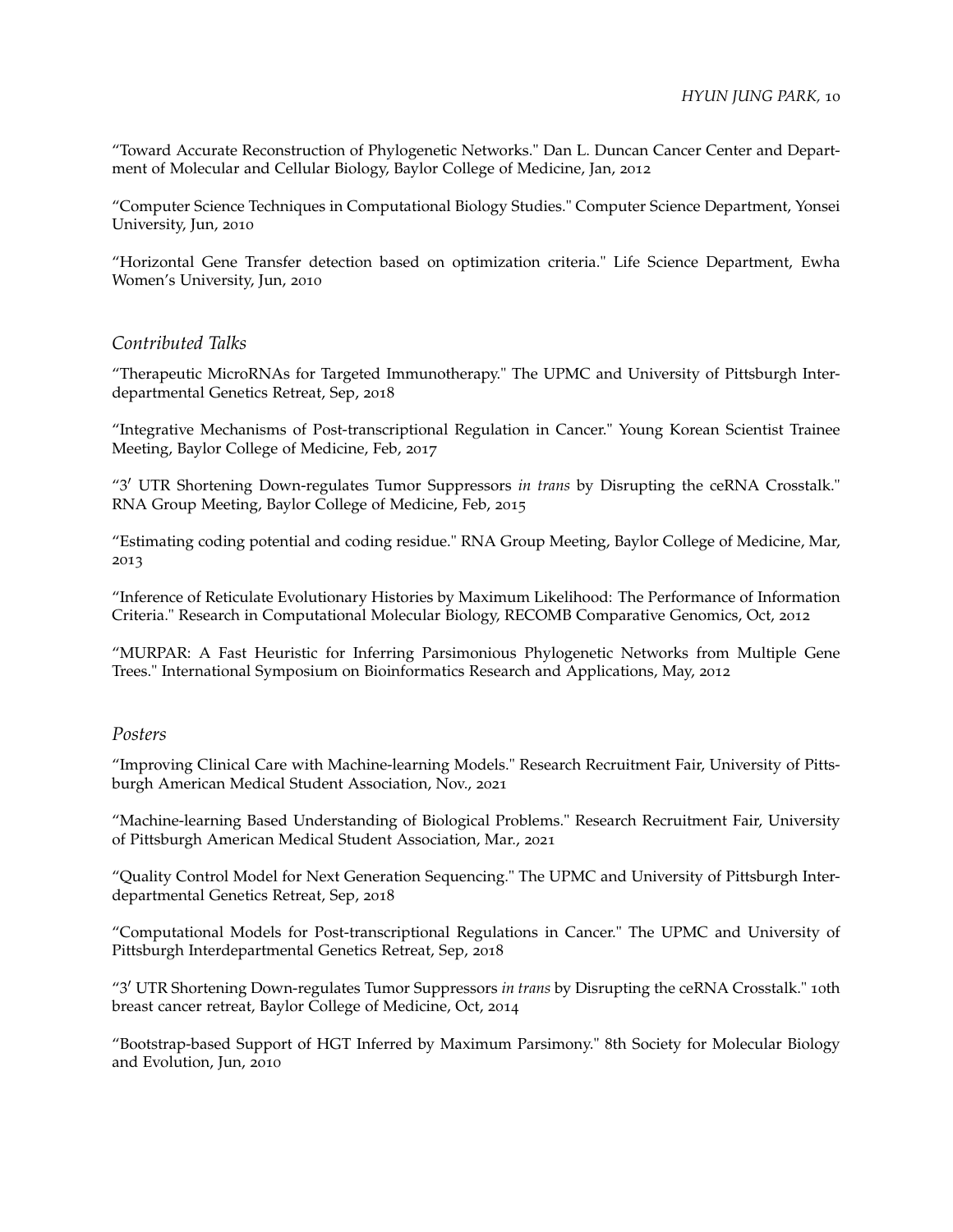"Gene interaction networks perspective enhance understanding enigmatic evolutionary phenomena." Rice University Centennial Poster Session, May, 2012

"The potential to predict linkage disequilibrium in the human haplotype map by gene-gene interaction network." Computational & Theoretical Biology Symposium, May, 2008

"8.63% functionally interacting genes co-locate on human haplotypes." 4th Annual Institute of Biosciencses and Bioengineering Symposium, IBB Symposium, Mar, 2008

"How PKI System Works for Internet-banking." Security World Expo 2002, May, 2002

## Awards and Fellowships

Beckman Young Investigator Award, semi-finalist, 2022

Career Enhancement Program Award, the Melanoma and Skin Cancer SPORE at the University of Pittsburgh and UPMC Hillman Cancer Center, 2022

Silver Snapshot Awards, Society of Critical Care Medicine, Puerto Rico, 2022

Hillman Developmental Pilot Program Award, UPMC Hillman Cancer Center, 2021

Biomedical Modeling Pilot Award, Clinical and Translational Science Institute, University of Pittsburgh, 2019

Travel Fellowship, National Research Mentoring Network Grant Writers Coaching Groups, Northwestern University, 2016

XLSTAT Best Paper Award, 8th International Conference on Partial Least Squares and Related Methods, 2014

Travel Fellowship, The 8th International Symposium on Bioinformatics Research and Applications, 2012

Travel Fellowship, The 10th Annual Research in Computational Molecular Biology Satellite Workshop on Comparative Genomics, 2012

Graduate Scholarship, Rice University, 2007∼2012

The Korean Honor Scholarship, The Embassy of the Republic of Korea, 2011

Graduate Scholarship, Texas A&M University, 2006∼2007

Industry Affiliates Program scholarship, Texas A&M University, Fall 2005 and Spring 2006.

Yonsei Scholarhip, Spring and Fall 1999, Spring 2000, Spring 2001, and Fall 2004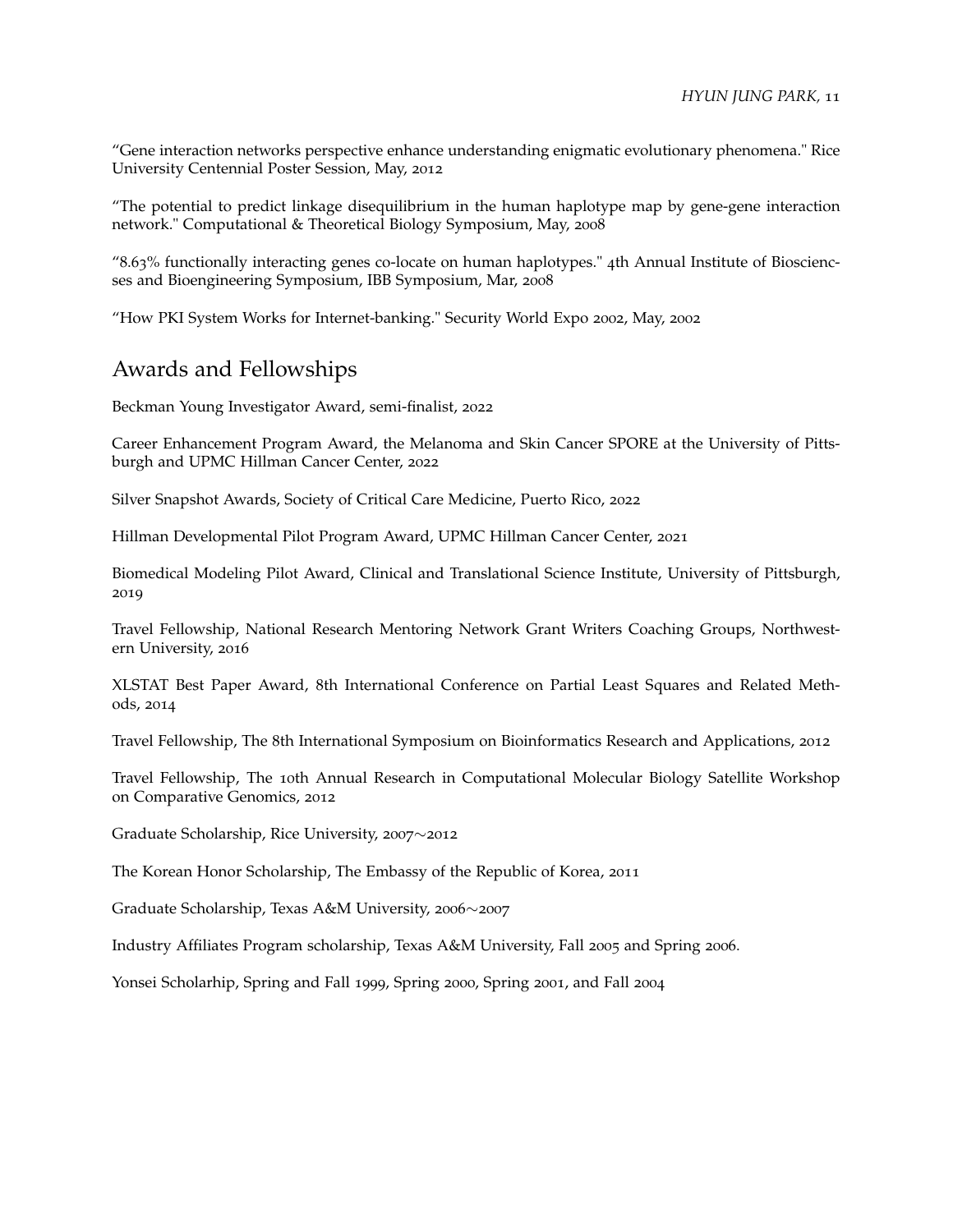## Scientific Software

[causalDeepVASE](https://github.com/ZhenjiangFan/causalDeepVASE) for learning causal structure in clinical or molecular data based on a deep neural network model, Z. Fan *et al.*, bioRxiv [Preprint] November 01, 2021, DOI:10.1101/2021.07.17.[452800](https://doi.org/10.1101/2021.07.17.452800)

[scMAPA](https://github.com/ybai3/scMAPA) for detecting alternative polyadenylation signals in single-cell RNA-Seq data, Bai *et al.*, bioRxiv [Preprint] December 29, 2020, DOI:10.1101/2020.07.30.[229096](https://doi.org/10.1101/2020.07.30.229096)

[PRIMATA-APA](https://github.com/thejustpark/PRIMATA-APA) for characterizing a novel biological feature representing the number of microRNA binding sites in the transcriptome data, S. Kim *et al.*, Briefing in Bioinformatics (2020), bbaa191, DOI:10.1093[/bib/bbaa](https://doi.org/10.1093/bib/bbaa191)191

[geneEXPLORER](https://github.com/SoyeonKimStat/geneEXPLORER) for predict gene expression using long-range methylation for pan-cancer, S. Kim *et al.*, Scientific Reports 10(1):3920 (2020). [e-print](https://www.nature.com/articles/s41598-020-60845-2)

[MACPath](https://github.com/thejustpark/MACPath) for identifying competing-endogenous pathways from ceRNA crosstalk, Park *et al.*, PLoS Computational Biology (2018), 14(3): e1006074, DOI:10.1371[/journal.pcbi.](https://doi.org/10.1371/journal.pcbi.1006074)1006074

[MAT](https://github.com/thejustpark/MAT3UTR)3UTR for model-based analysis of the trans effect of 3′-UTR shortening, Park *et al.*, Nature Genetics (2018), 50, 783-789, 2018. [DOI:](https://doi.org/10.1038/s41588-018-0118-8)10.1038/s41588-018-0118-8

[MOABS](https://code.google.com/p/moabs/) for comparing DNA methylation analysis between experiments, Sun *et al.*, Genome Biology (2014), 15: R38, [DOI:](http://dx.doi.org/10.1186/gb-2014-15-2-r38)10.1186/gb-2014-15-2-r38

[CPAT](https://code.google.com/p/cpat/) for estimating coding potential of transcripts, Wang *et al.*, Nucleic Acid Research (2013), 41(6), DOI:10.1093[/nar/gkt](http://dx.doi.org/10.1093/nar/gkt006)006

MURPAR for inferring a phylogenetic network from a collection of gene trees, Park *et al.*, The 8th International Symposium on Bioinformatics Research and Applications (ISBRA 2011), LNBI 7292:213-224, [DOI:](http://dx.doi.org/10.1007/978-3-642-30191-9_20)10.1007/978-3-642-30191-9\_20

[NEPAL](http://old-bioinfo.cs.rice.edu/nepal/) for phylogenetic network construction using the maximum parsimony and maximum likelihood criteria, Park *et al.*, BMC Evolutionary Biology (2010), 10: 131, [DOI:](http://dx.doi.org/10.1186/1471-2148-10-131)10.1186/1471-2148-10-131 and Park *et al.*, BMC Bioinformatics (2011), 13:S12, [DOI:](https://doi.org/10.1186/1471-2105-13-S19-S12)10.1186/1471-2105-13-S19-S12

SLS for phylogenetic tree search under the maximum parsimony criterion, Park *et al.*, 1st Intl. Conference on Bioinformatics and Computational Biology (BiCoB 2009), Lecture Notes in Computer Science, vol. 5462, 331342, DOI:10.1007/978-3-642-[00727](http://dx.doi.org/10.1007/978-3-642-00727-9_31)-9\_31 and Park *et al.*, Advances in Computational Biology, H.R. Arabnia, ed., Springer, vol. 680, pages 35-42, [DOI:](http://dx.doi.org/10.1007/978-1-4419-5913-3_5)10.1007/978-1-4419-5913-3\_5

## Professional Service

#### *Paper Reviewer*

BMC Bioinformatics, International Conference on Genome Informatics, Cellular Physiology and Biochemistry, Nature Scientific Review, Molecular Psychiatry, Human Molecular Genetics, Frontiers in Cell and Developmental Biology, DNA and Cell Biology.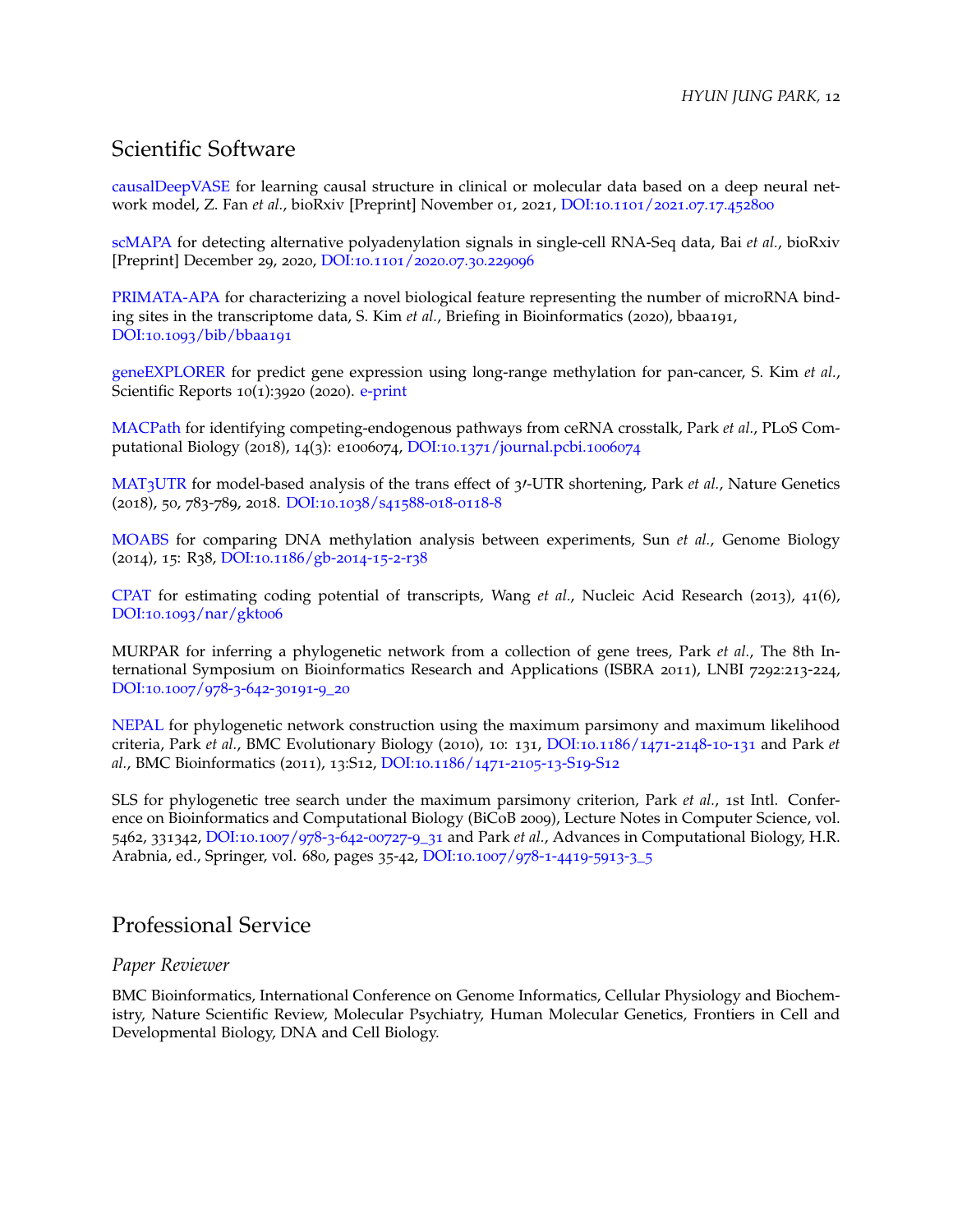#### *HYUN JUNG PARK,* 13

#### *Internal Grant Reviewer*

CTSI Exploring Existing Data Resources Pilot (11/2021) CTSI Public Health Pilot (2/2022)

*School-level Committees*

Planning and Budget Policies Committee (PBPC), 2020∼Present

#### *Department-level Committees*

Admission Committee, 2019∼Present Research Development Committee, 2019∼Present Teaching Faculty Search Committee, 2022

#### *Science Mentor at Frontiers for Young Minds*

Margaret E. Scollan and Christine T. Lauren, "What is Eczema?", 09/2021 Paolo Zucca, Alessandra Scagliarini, Yashwantrao Ramma, Ali S. Khan, "Zoonoses – diseases naturally transmitted from animal to humans", 01/2022

## Memberships in Professional and Scientific Societies

The Society of Critical Care Medicine (2022) American Society of Human Genetics (2020∼Present) American Statistical Association (2019∼2020)

## Professional Development

#### *Teaching and Mentoring*

- Attended Microaggression: Recognizing and Challenging a Subtle Form of Bias, led by the the University of Pittsburgh Center for Teaching and Learning, May 12th, 2022
- Attended Intercultural Competency, led by the the University of Pittsburgh Center for Teaching and Learning, May 3rd, 2022
- Attended Creating Equal Access: Getting Started with Digital Accessibility, led by the the University of Pittsburgh Center for Teaching and Learning, April 19th, 2022
- Attended Teaching with Equity, led by the the University of Pittsburgh Center for Teaching and Learning, March 24th, 2022
- Attended Designing Better Multiple Choice Questions, led by the University of Pittsburgh Center for Teaching and Learning, February 3rd, 2022
- Attended Better Grading and Feedback with Gradescope, led by the University of Pittsburgh Center for Teaching and Learning, January 12, 2022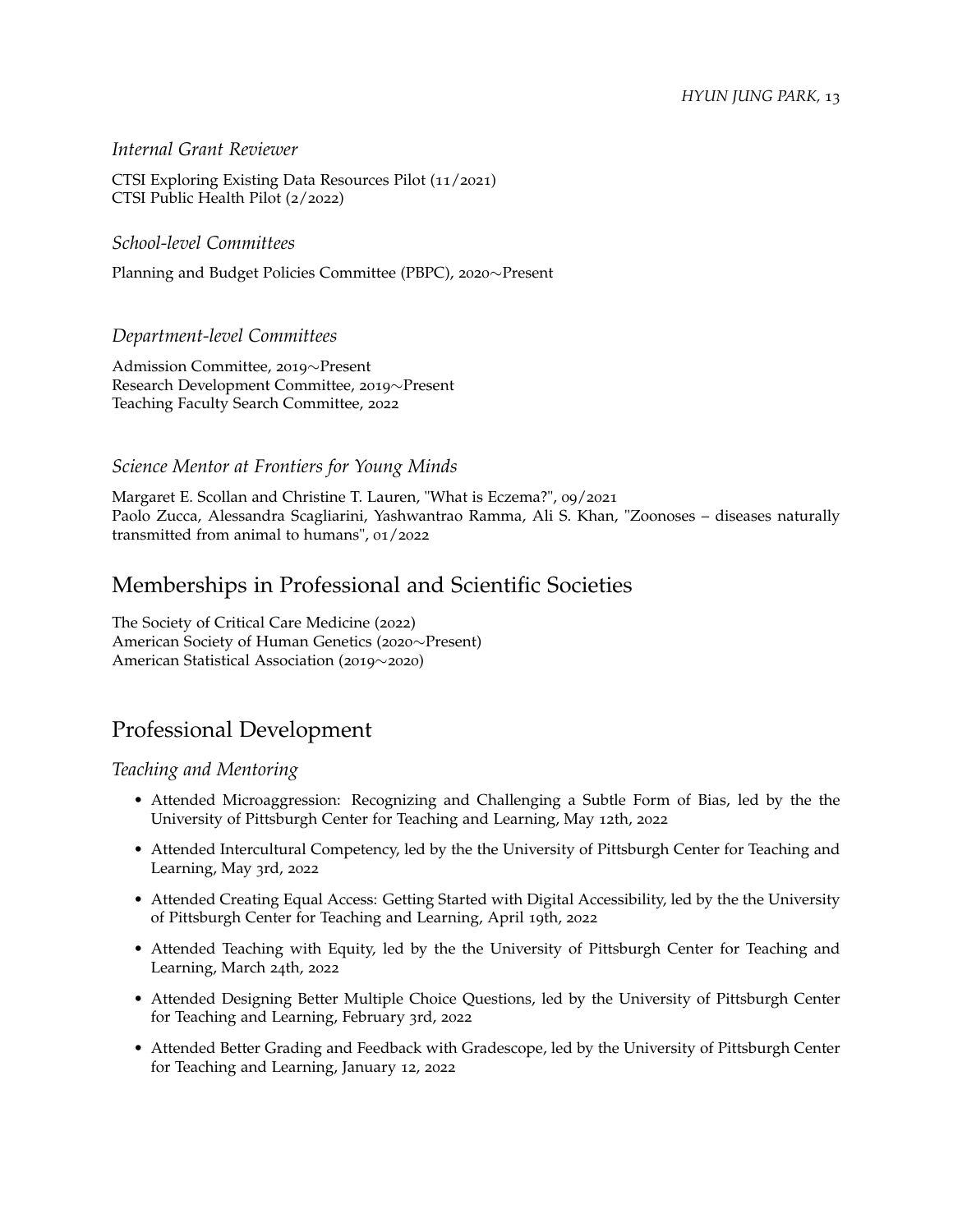## Research Support

Ongoing

• 2/1/2022∼1/31/2023 Career Enhancement Program (CEP) (Melanoma and Skin Cancer Program SPORE (MSCP) Hillman Cancer Center)

**PI: Park** \$ 50,000 (0%)

*Deep-learning approaches to identify predictors of outcome to immunotherapy in melanoma* To identify response-associated bacteria in responder-derived fecal microbiota transplantation (FMT) followed by anti-PD-1 in a recent clinical trial (anti–PD-1/FMT), we will incorporate the host transcriptomics data with the gut bacteria data in novel AI-driven approaches under the hypothesis that the bacteria interact with host system to induce response.

• 9/1/2022∼8/31/2023 Hillman Developmental Pilot Program (UPMC Hillman Cancer Center)

**PI: Park**  $$ 50,000 (0%)$ 

*Computational approaches to predict benefit and identify driver genes for the anti-PD-1 and fecal microbiota transplanation strategy for melanoma patients*

The objective of this study is to develop computational methods that can predict benefit of the anti-PD-1 and fecal microbiota transplanation strategy and identify gut bacterial species driving such benefit.

• 5/1/2021∼4/30/2026 R01NS115815-01A1(NIH) **co-I (PI: Jha)** \$ 140,000 (0.5%) *A translational evaluation of Sur1-Trpm4 imaging endophenotypes and genetics to direct precision medicine for cerebral edema after traumatic brain injury*

The objective of this translational R01 is to define the impact of Sur1-Trpm4 related genetic and protein variability on different edema endophenotypes, contusion growth and response to inhibition in preclinical and human TBI.

- 1/1/2021∼5/31/2023 R01CA222203-01A1(NIH) **sub (PI: Zarour)** \$ 21,893 (15%) *Fecal Microbiota Transplant and PD-1 blockade in Melanoma* We will investigate whether resistance to anti-PD-1 can be overcome by changing the gut microbiota, and evaluate the safety and efficacy of this clinical trial.
- 8/1/2020∼7/31/2022 R21CA241840(NIH) **co-I (PI: Demirci)** \$ 285,994 (19%) *Metabolomic and miRNA profiling of vitreous humor in uveal melanoma* The objective of this study is to comprehensively examine the vitreous metabolites and miRNAs in UM patients in order to investigate their potential utility to distinguish UM prognostic subtypes, gain further insights into the UM biology, and unravel new potential biomarkers and/or therapeutic targets for future follow-up studies.
- 9/1/2019∼8/31/2024 R01GM108618 (NIH) **co-I (PI: Carcillo)** \$ 905,002 (38%) *Inflammation Phenotypes in Pediatric Sepsis Induced Multiple Organ Failure* We propose to use the clinical information and samples obtained in this previous study to take advantage of the wonderful advances made this milenia in computer technology, big data, bioinformatics, and human and virus genetics to attain our goals.
- 4/1/2019∼ University of Pittsburgh-Gollin Gaines Cancer Research Fund **PI: Park** \$ 10,000 (0%) *RNA interactions mined from big data of cancer patients: Personalized biomarkers for targeted immunotherapy* The objective of this study is to computationally model RNA interactions through diverse types of RNA regulation.